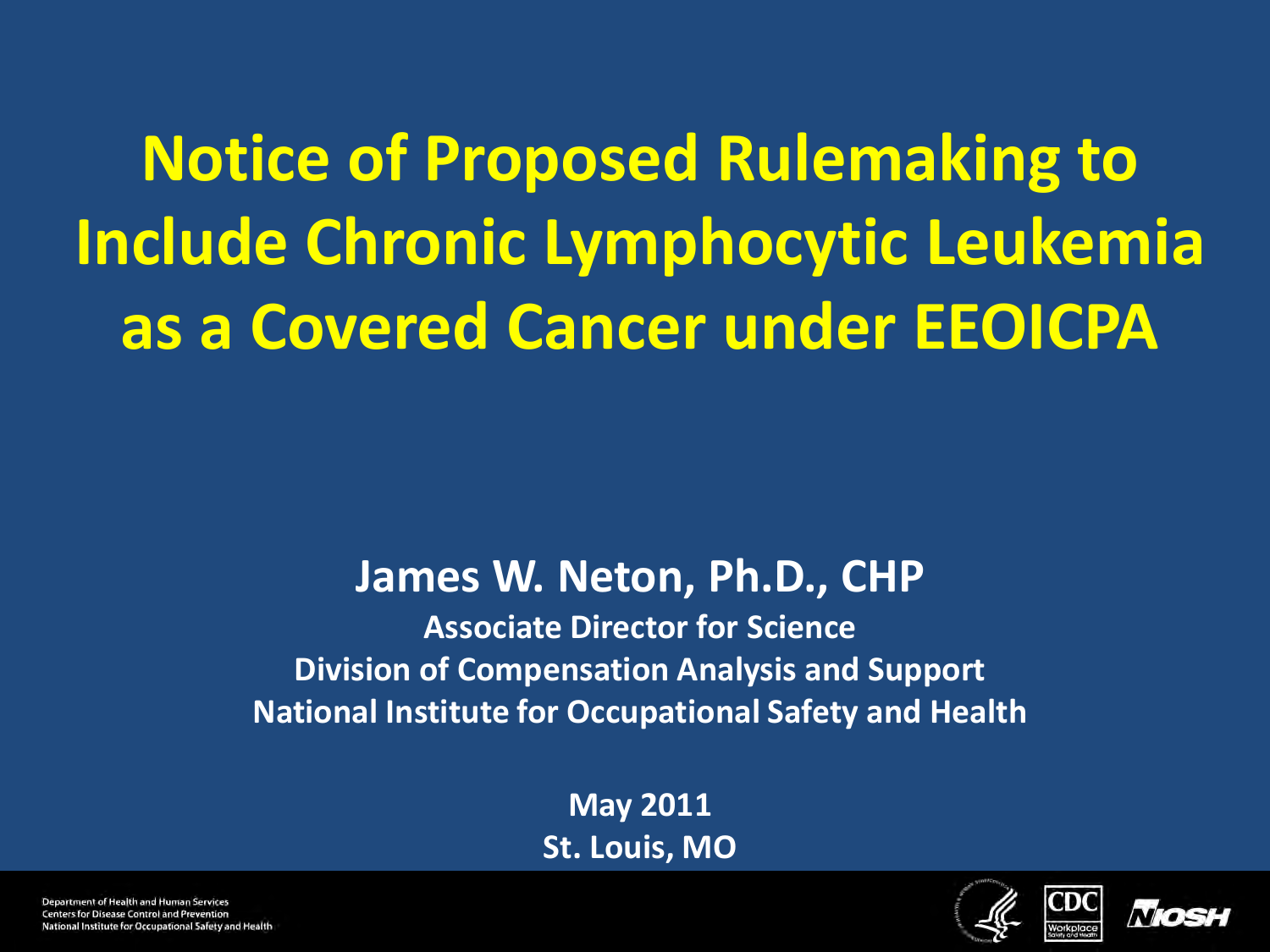# **Background**

- **EXTE CLL is the only cancer assigned a probability of causation of zero under 42 CFR Part 81**
- **Rationale behind this decision was:** 
	- **Unavailability of existing epidemiological studies to demonstrate a link between radiation exposure and CLL**
	- **Infeasibility of developing a quantitative risk model**

 **At the time of publication of the rule in 2002, NIOSH was committed to revisiting this decision as new scientific information became available**



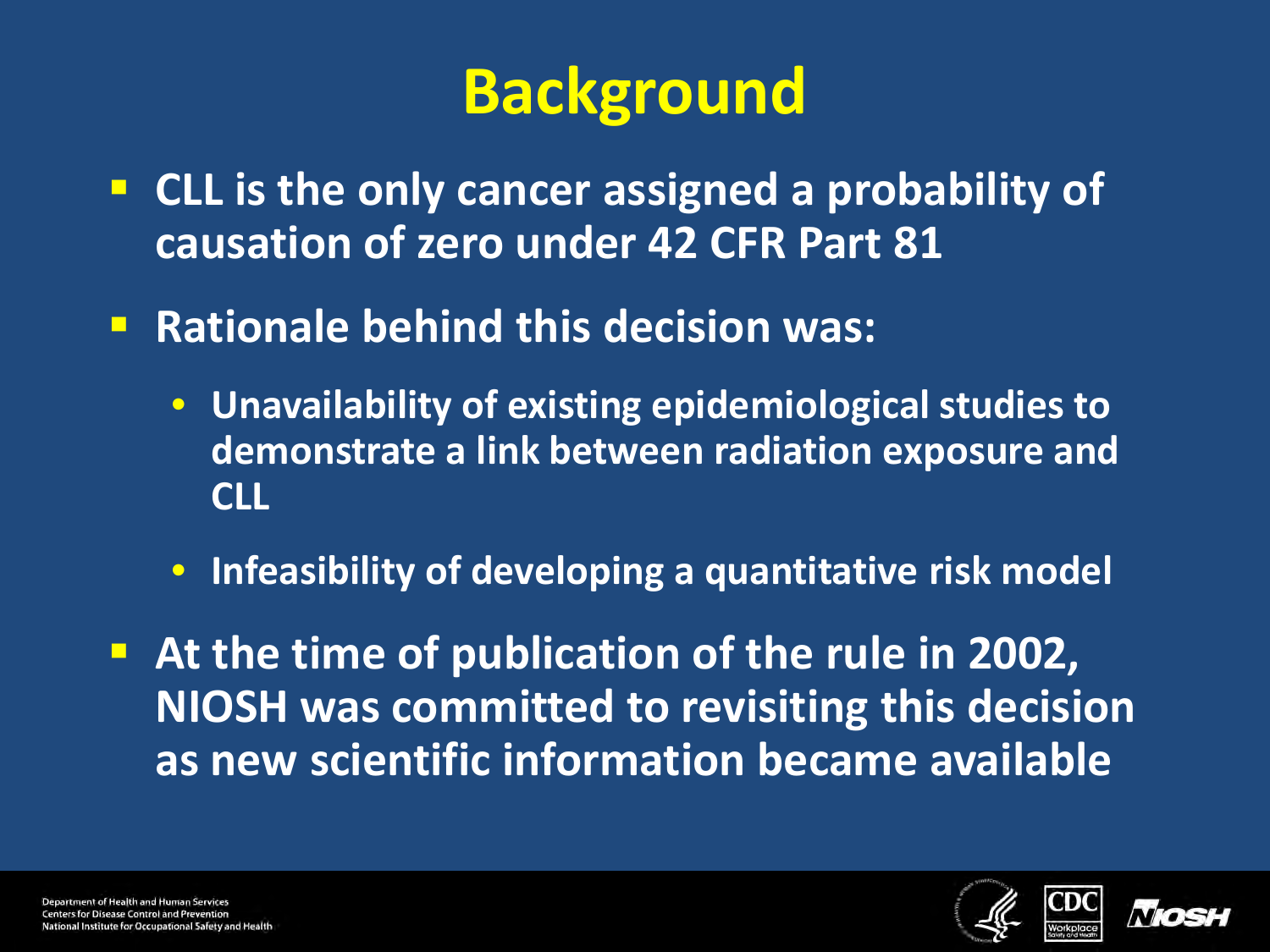# **Summary of NIOSH Activities**

- **Public meeting convened by NIOSH Office of Energy Research Programs**
	- **Participants determined that current evidence is inconclusive**
- **NIOSH polled subject matter experts regarding radiogenicity of CLL**
	- **Majority of reviewers supported the position that CLL should be considered radiogenic for compensation program purposes**

**NIOSH conducts research into appropriate risk model for CLL**



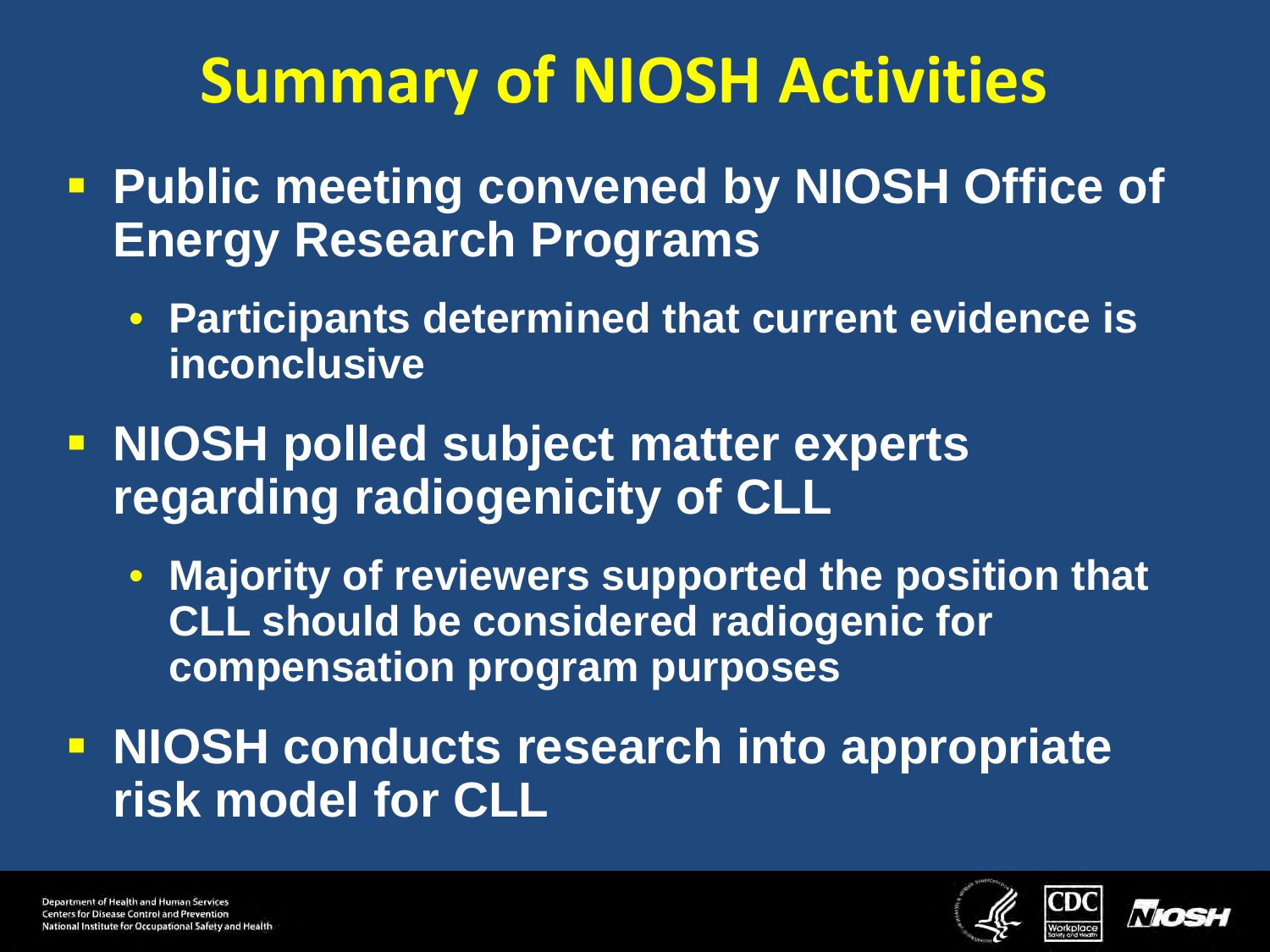# **Summary of NIOSH Activities-cont.**

- **NIOSH polls subject matter experts on the etiology of CLL**
- **NIOSH researches dosimetric target organ for CLL and develops approach to dose reconstruction**
- **Risk model and dose reconstruction approach completed**
- **Notice of proposed rulemaking published in the Federal Register**



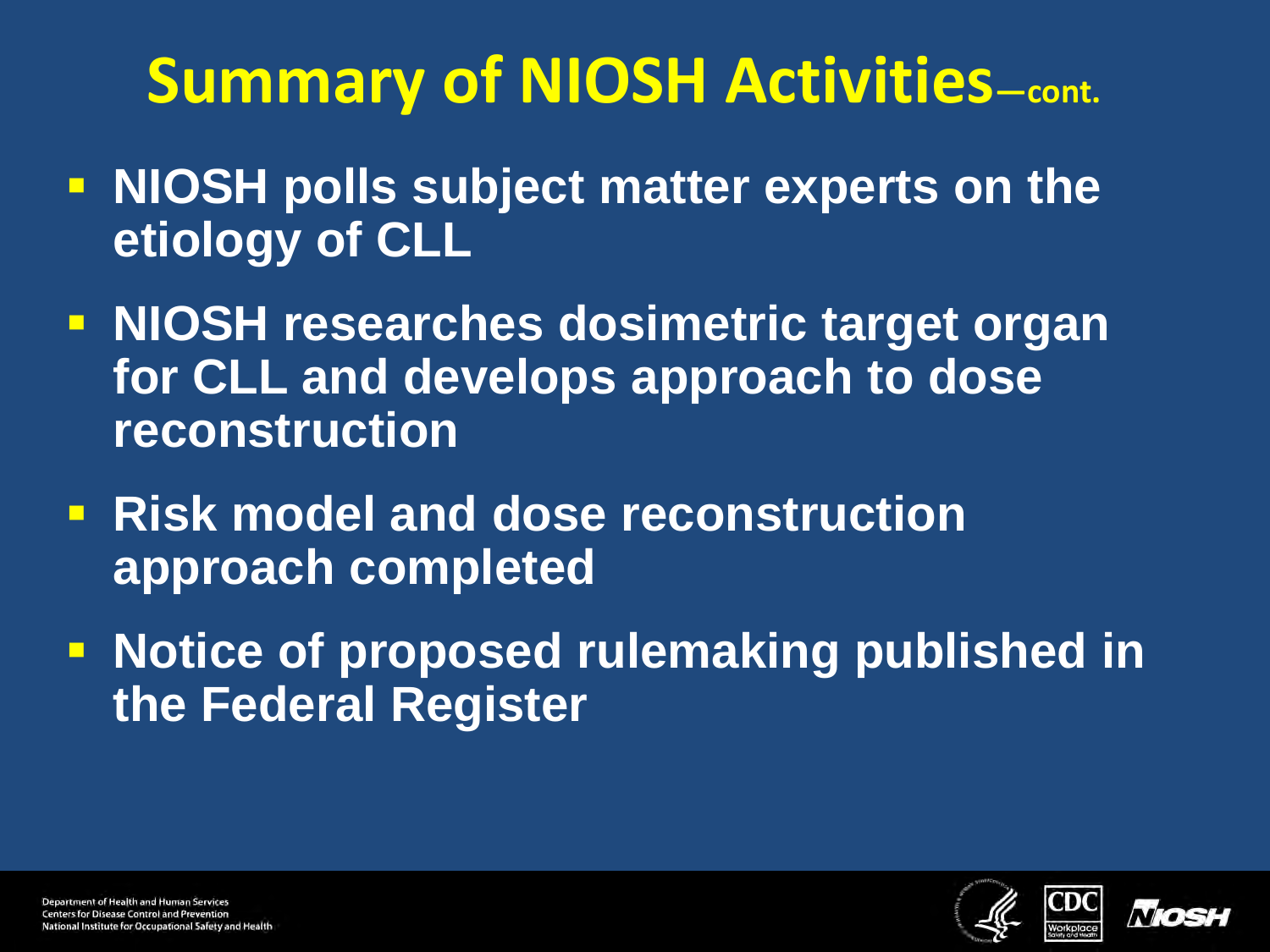# **CLL Risk Model**

- **Conducted a comprehensive review of published papers on the epidemiological, molecular and clinical bases of CLL**
- **Compiled sex and age-specific incidence rates from the databases of the National Cancer Institute and the International Agency for Research on Cancer**
- **Critically evaluated epidemiologic data related to the issue of latency**





Department of Health and Human Services **Centers for Disease Control and Prevention** nal Institute for Occupational Safety and Health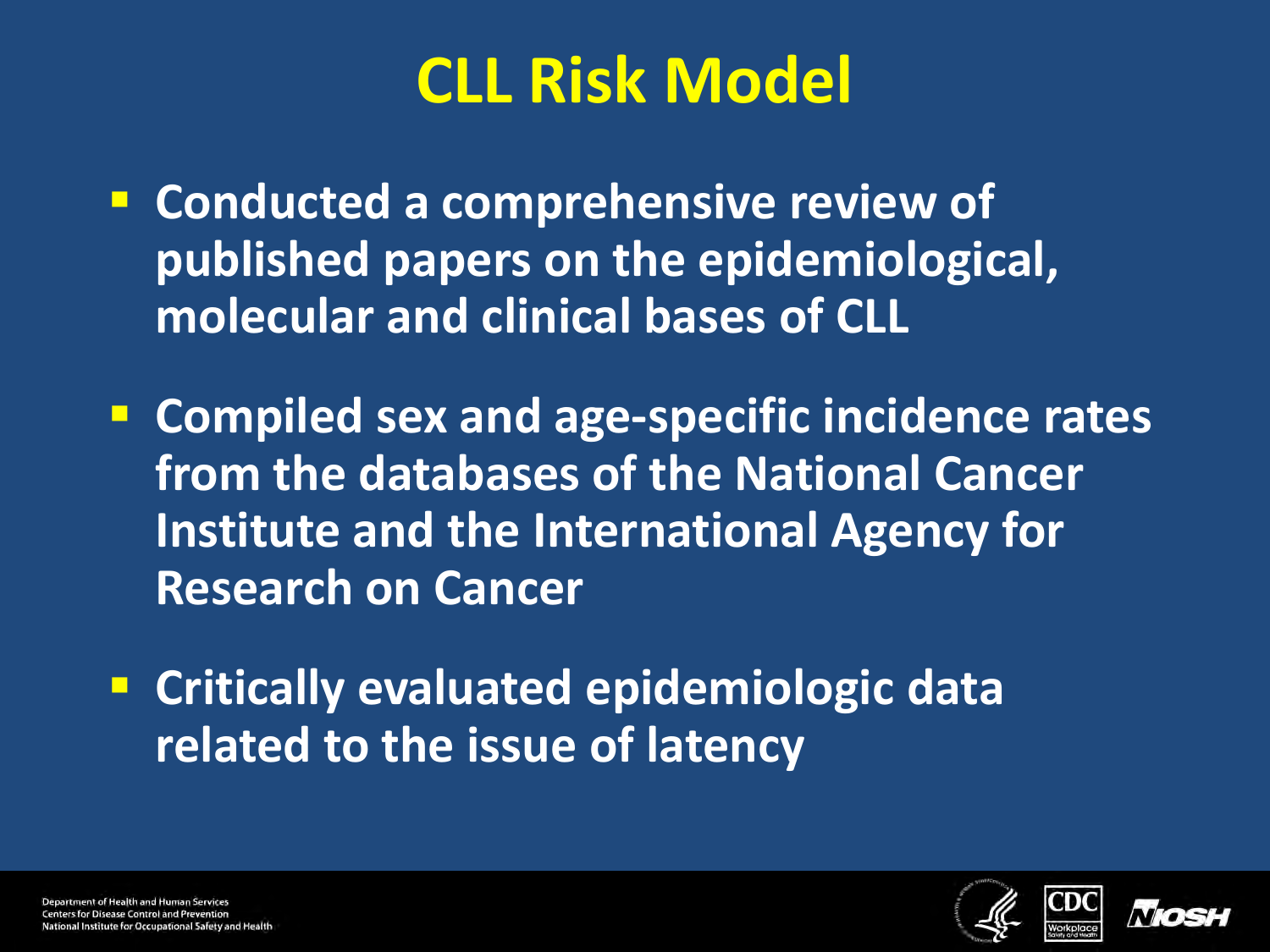#### **CLL Risk Model—cont.**

- **Used existing multiple myeloma and lymphoma model as a starting point**
	- **CLL is classified as a form of non-Hodgkin's lymphoma**
- **Draft model set the latency period as 15 ± 5 years**
- **As with other models risk is low at short latency periods and increases as a function of time**



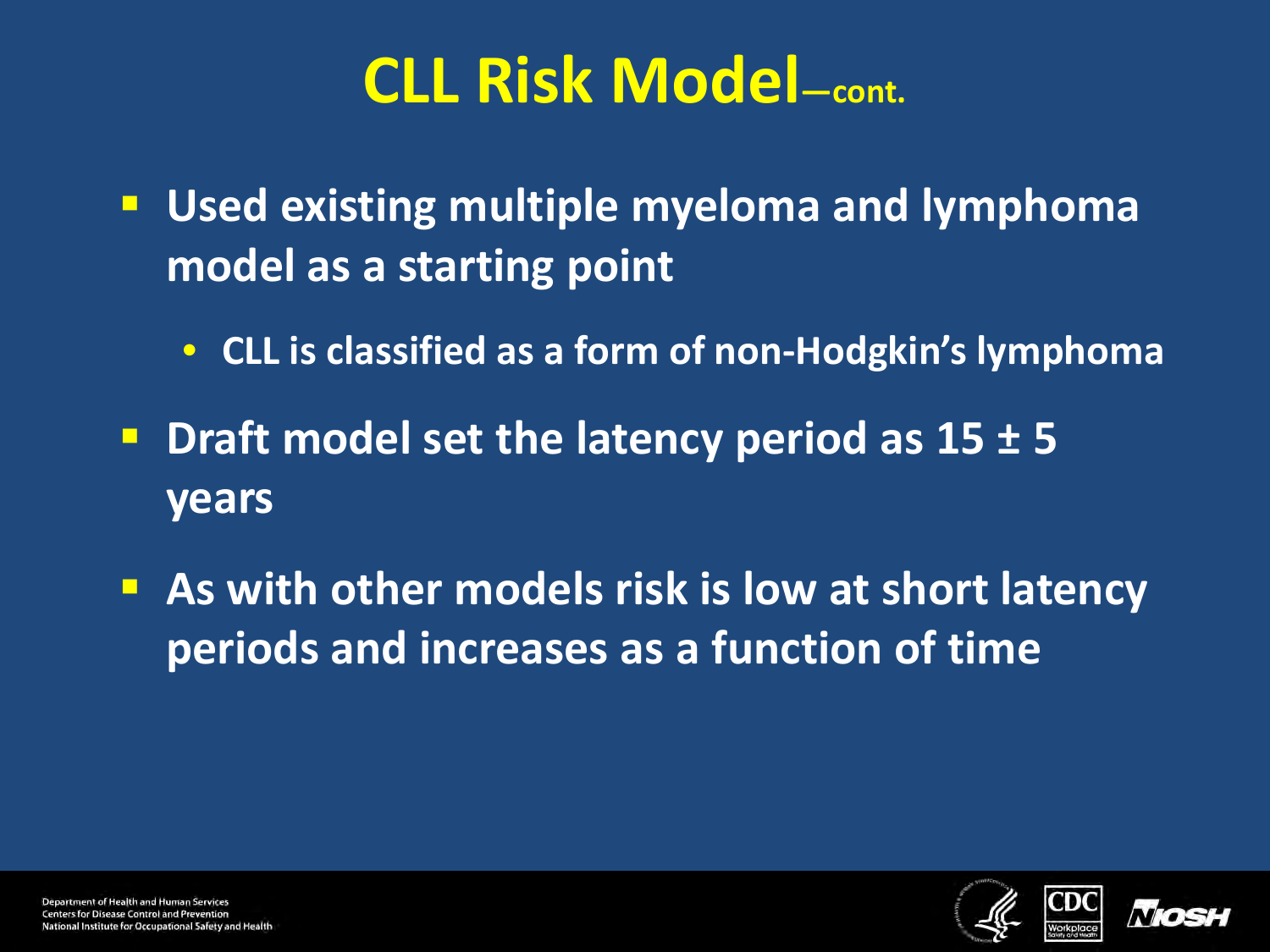#### **CLL Risk Model—cont.**

- **P** Draft model reviewed by four subject matter **experts**
- **Comments were reviewed and adjustments made as appropriate**
- **Resulted in one major modification to the risk model**
	- **Revised model contains a shortened latency period of 10 ± 5 years**





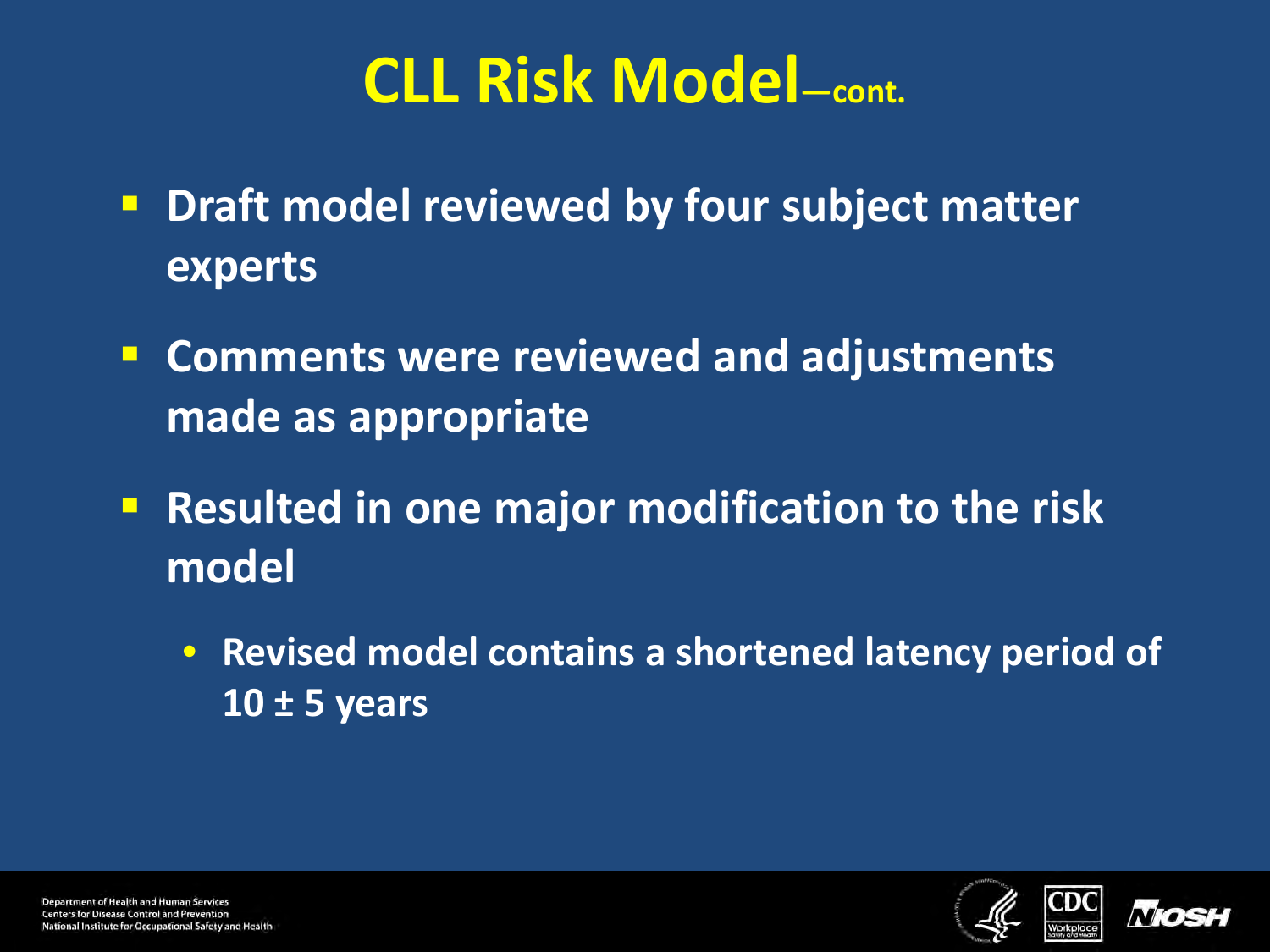### **Latency Adjustment**





Mosr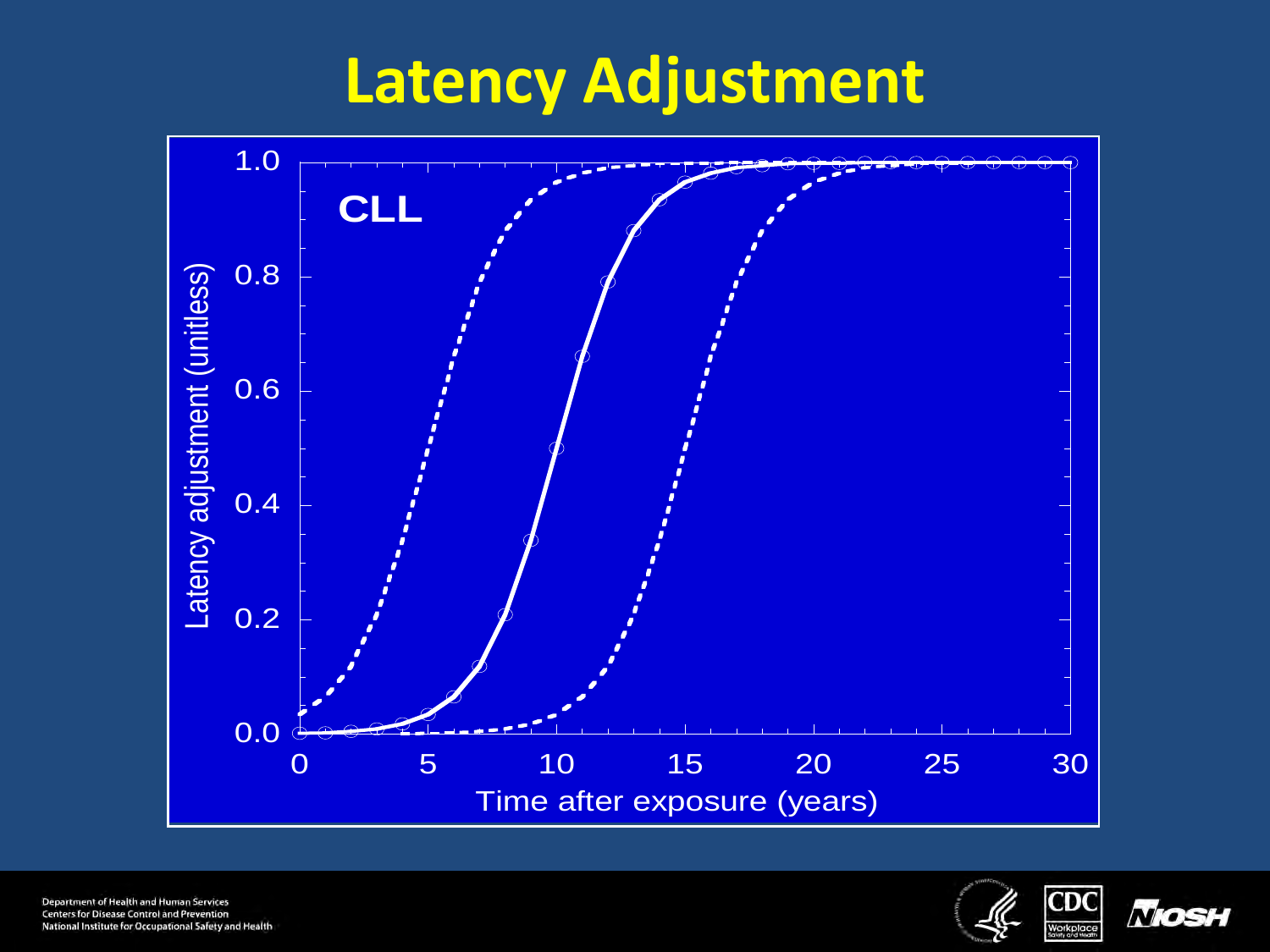# **Quantitative Evaluation of the Model**

- **Final model was quantitatively evaluated by calculating the probability of causation (PC) for certain exposure scenarios**
	- **Calculated for males between 20 and 40 years of age**
	- **Acutely exposed to 1 Sievert of high-energy gamma radiation**
- **Although analysis restricted to males, results should be similar for females**
	- **Same risk coefficient is used for both**
- **PC results greater than 50% for some cases**



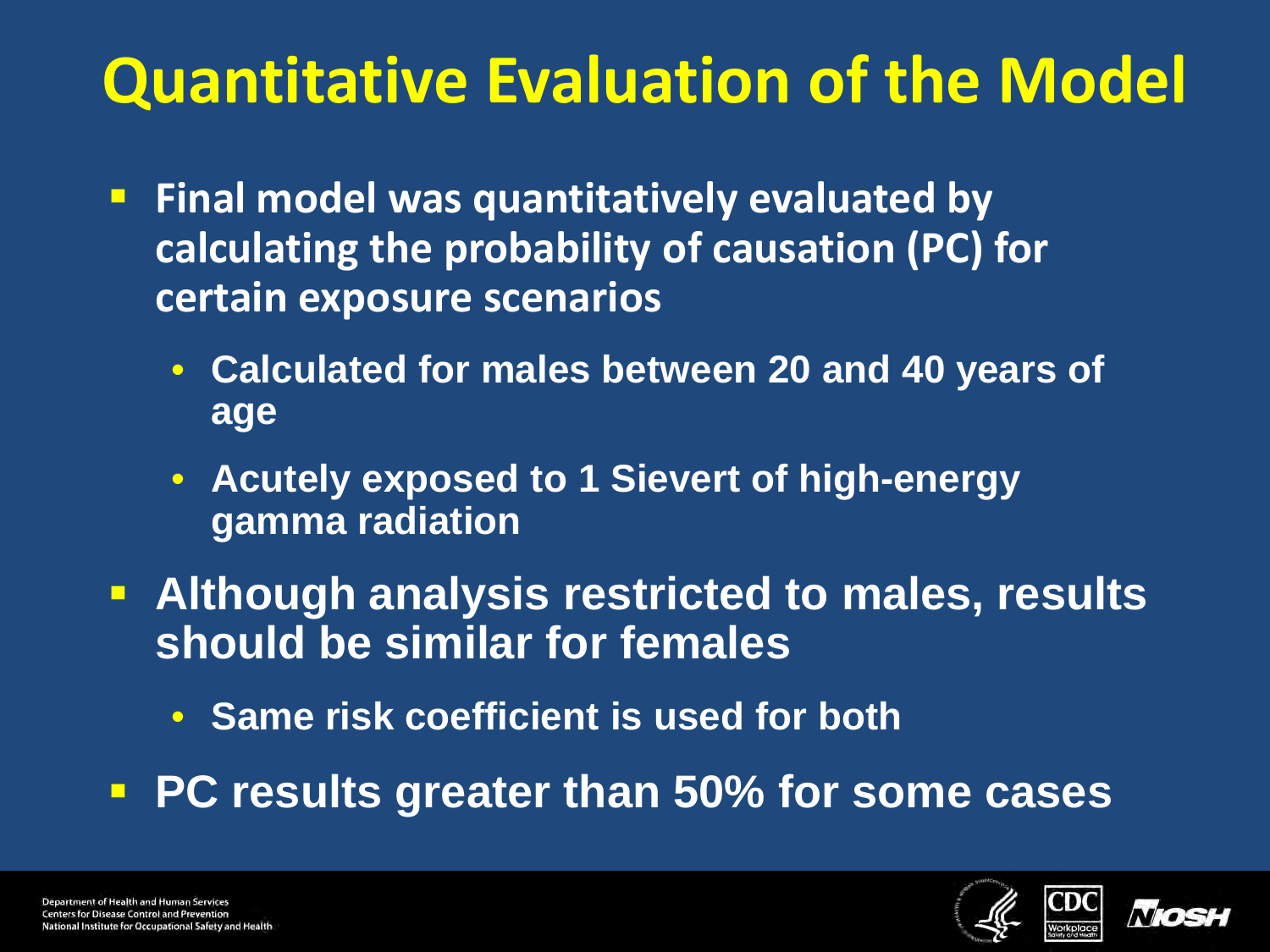# **Results of Quantitative Evaluation**

| Age at<br>exposure | <b>PC</b><br>(percentile) | Time since exposure (y) |      |      |      |      |           |
|--------------------|---------------------------|-------------------------|------|------|------|------|-----------|
| (y)                |                           | $5\phantom{1}$          | 10   | 15   | 20   | 25   | $\geq$ 30 |
| 20                 | 50th                      | 0.80                    | 7.84 | 13.8 | 12.2 | 10.4 | 8.88      |
|                    | 95th                      | 16.7                    | 48.4 | 54.2 | 50.1 | 45.4 | 41.3      |
|                    | 99th                      | 35.0                    | 65.0 | 67.6 | 63.2 | 58.6 | 54.6      |
| 25                 | 50th                      | 0.46                    | 4.88 | 9.07 | 8.16 | 6.99 | 6.99      |
|                    | 95th                      | 9.91                    | 35.4 | 41.9 | 38.7 | 34.8 | 34.8      |
|                    | 99th                      | 22.5                    | 51.0 | 55.3 | 51.3 | 47.2 | 47.2      |
| 30                 | 50th                      | 0.28                    | 3.09 | 5.98 | 5.48 | 5.49 | 5.49      |
|                    | 95th                      | 6.04                    | 24.9 | 31.2 | 28.9 | 28.9 | 28.9      |
|                    | 99th                      | 14.4                    | 38.3 | 43.3 | 40.1 | 40.2 | 40.2      |
| 35                 | 50th                      | 0.23                    | 2.56 | 5.10 | 5.48 | 5.49 | 5.49      |
|                    | 95th                      | 4.85                    | 21.2 | 27.5 | 28.9 | 28.9 | 28.9      |
|                    | 99th                      | 11.5                    | 33.4 | 38.6 | 40.1 | 40.2 | 40.2      |
| 40                 | 50th                      | 0.19                    | 2.16 | 5.10 | 5.48 | 5.49 | 5.49      |
|                    | 95th                      | 4.01                    | 18.4 | 27.5 | 28.9 | 28.9 | 28.9      |
|                    | 99th                      | 9.50                    | 29.5 | 38.6 | 40.1 | 40.2 | 40.2      |



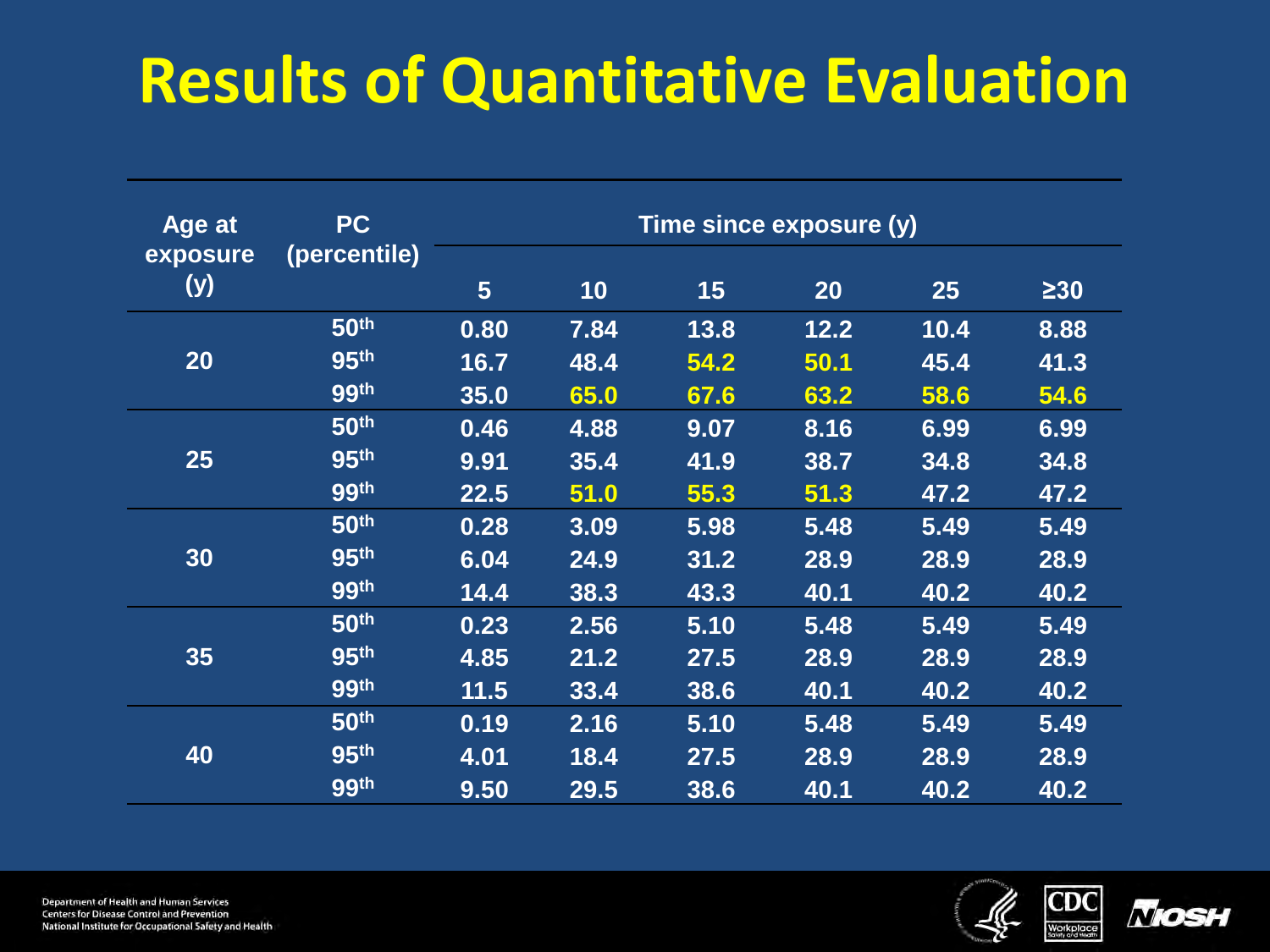#### **Dose Reconstruction Methodology**

- **EXTL IS a disease that originates from a population of mature B lymphocytes**
- **Lymphocytes could undergo transformation to CLL clones anywhere in the hematopoietic or lymphatic system**
- **Dose reconstructions for non-homogeneous exposures (e.g., internal dose) must account for this**
- **NIOSH proposes to use a probabalistic approach based on the weighted average of the doses to the various irradiated sites**



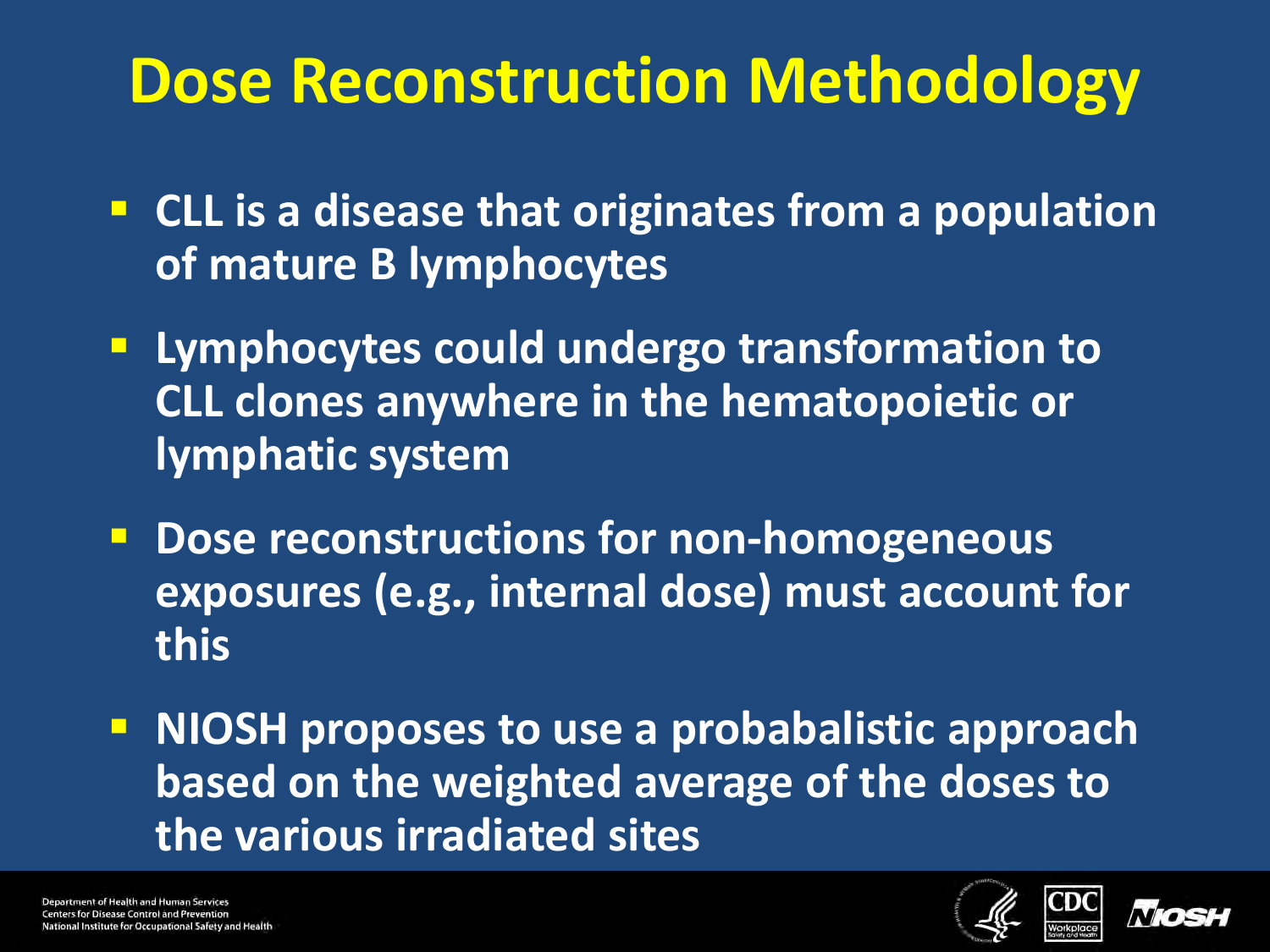# **Distribution of Lymphocytes in the Body**

| <b>Compartments of the human lymphatic</b><br>system       | % of total B-CLL precursors<br>in human body<br>(95% C.I.) |  |  |
|------------------------------------------------------------|------------------------------------------------------------|--|--|
| <b>Lymph nodes</b>                                         | $27(2.7-65)$                                               |  |  |
| <b>Spleen</b>                                              | $23(2.1-59)$                                               |  |  |
| Peyer's patches (small intestinal<br>wall)                 | $3.7(0.24 - 14)$                                           |  |  |
| <b>Thymus</b>                                              | $0.24(0.010-1.1)$                                          |  |  |
| <b>Red bone marrow</b>                                     | $18(1.5-52)$                                               |  |  |
| <b>Tonsils (extrathoracic airways)</b>                     | $0.45(0.018-1.9)$                                          |  |  |
| <b>Blood (spleen)</b>                                      | $2.3(0.12-8.7)$                                            |  |  |
| <b>Intestinal Mucosa</b>                                   | $19(1.5-56)$                                               |  |  |
| <b>Respiratory Mucosa</b>                                  | $3.4(0.20-13)$                                             |  |  |
| <b>Skin</b>                                                | $0.064(0.002 - 0.27)$                                      |  |  |
| <b>Liver</b>                                               | $0.50(0.028 - 1.9)$                                        |  |  |
| <b>Vermiform appendix</b><br>(lower large intestinal wall) | $0.036(0.002 - 0.14)$                                      |  |  |
| <b>Residual soft tissue</b>                                | $1.3(0.079 - 4.8)$                                         |  |  |



Workplace

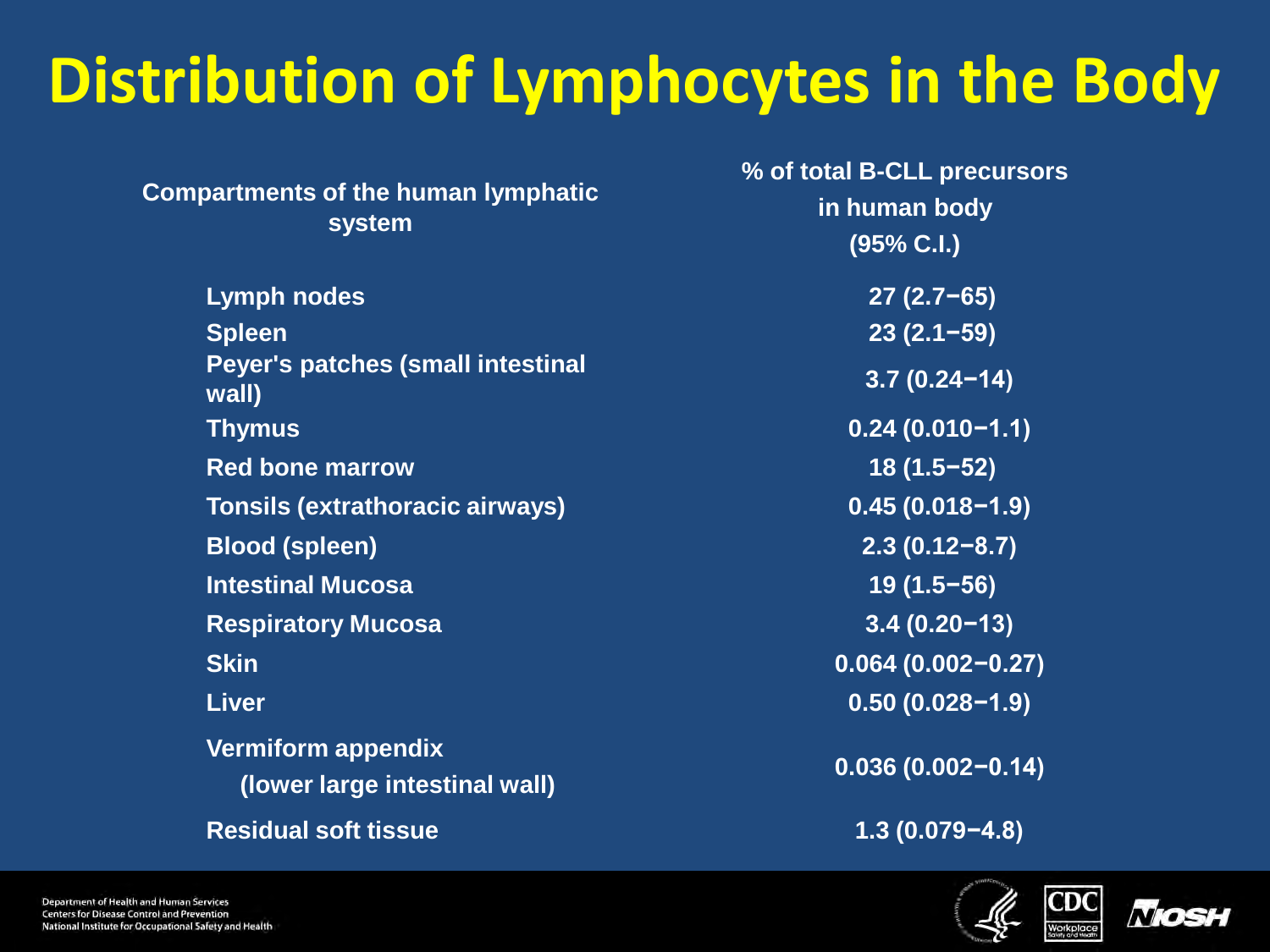#### **Example Dose Calculation Example Pose Calculation**

|                                                   | <b>Fraction of all pre-CLL</b><br>cells | <b>Additional</b> | <b>Sr-90 ingestion</b> | <b>Sr-90 ingestion</b> |
|---------------------------------------------------|-----------------------------------------|-------------------|------------------------|------------------------|
| <b>Compartment</b>                                | in this tissue                          | <b>Fractions</b>  | doses per unit intake  | per unit intake        |
|                                                   | [%]                                     |                   | [Sv/Bq]                | [Sv/Bq]                |
| <b>Lymph Nodes</b>                                | 27                                      |                   |                        |                        |
| <b>Extrathoracic</b>                              |                                         | 0.06              | 6.6E-10                | $1.1E-11$              |
| <b>Thoracic</b>                                   |                                         | 0.08              | 6.6E-10                | 1.4E-11                |
| <b>Remainder</b>                                  |                                         | 0.86              | 6.6E-10                | 1.5E-10                |
| <b>Spleen</b>                                     | 27                                      |                   | 6.6E-10                | 1.8E-10                |
| <b>Peyer's Patches</b>                            | 2.8                                     |                   | 8.0E-10                | $2.3E-11$              |
| <b>Thymus</b>                                     | 0.19                                    |                   | 6.6E-10                | $1.3E-12$              |
| <b>Red bone marrow</b>                            | 17.7                                    |                   | 1.8E-07                | 3.2E-08                |
| <b>Tonsils</b>                                    | 0.28                                    |                   | 6.6E-10                | 1.9E-12                |
| <b>Blood</b>                                      | 1.77                                    |                   | 6.6E-10                | $1.2E-11$              |
| <b>Intestinal mucosa</b>                          | 19.2                                    |                   |                        |                        |
| small intestinal wall                             |                                         | 0.8               | 8.0E-10                | $1.2E-10$              |
| upper intestinal wall                             |                                         | 0.1               | 1.3E-09                | $2.5E-11$              |
| lower large intestinal wall                       |                                         | 0.1               | 1.8E-09                | 3.5E-11                |
| <b>Respiratory mucosa</b>                         | 2.93                                    |                   |                        |                        |
| extrathoracic airways                             |                                         | 0.001             | 6.6E-10                | 1.9E-14                |
| lung                                              |                                         | 0.999             | 6.6E-10                | 1.9E-11                |
| <b>Skin</b>                                       | 0.051                                   |                   | 6.6E-10                | 3.3E-13                |
| <b>Liver</b>                                      | 0.425                                   |                   | 6.6E-10                | 2.8E-12                |
| <b>Vermiform appendix</b>                         | 0.028                                   |                   | 1.8E-09                | $5.1E-13$              |
| <b>Residual soft tissue</b>                       | 1.06                                    |                   |                        |                        |
| adrenals, breast, esophagus,                      |                                         |                   |                        |                        |
| muscle, pancreas, thyroid, uterus,<br>"remainder" |                                         | 0.98              | 6.6E-10                | 6.9E-12                |
| bladder wall                                      |                                         | 0.002             | 1.5E-09                | 3.2E-14                |
| kidneys                                           |                                         | 0.009             | 6.6E-10                | 6.3E-14                |
| ovaries                                           |                                         | 0.0003            | 6.6E-10                | $2.1E-15$              |
| stomach wall                                      |                                         | 0.005             | $9.0E-10$              | 4.8E-14                |
| testes                                            |                                         | 0.001             | 6.6E-10                | 7.0E-15                |
| <b>Total Dose</b>                                 |                                         |                   |                        | 3.2E-08                |

Department of Health and Human Services Centers for Disease Control and Prevention National Institute for Occupational Safety and Health



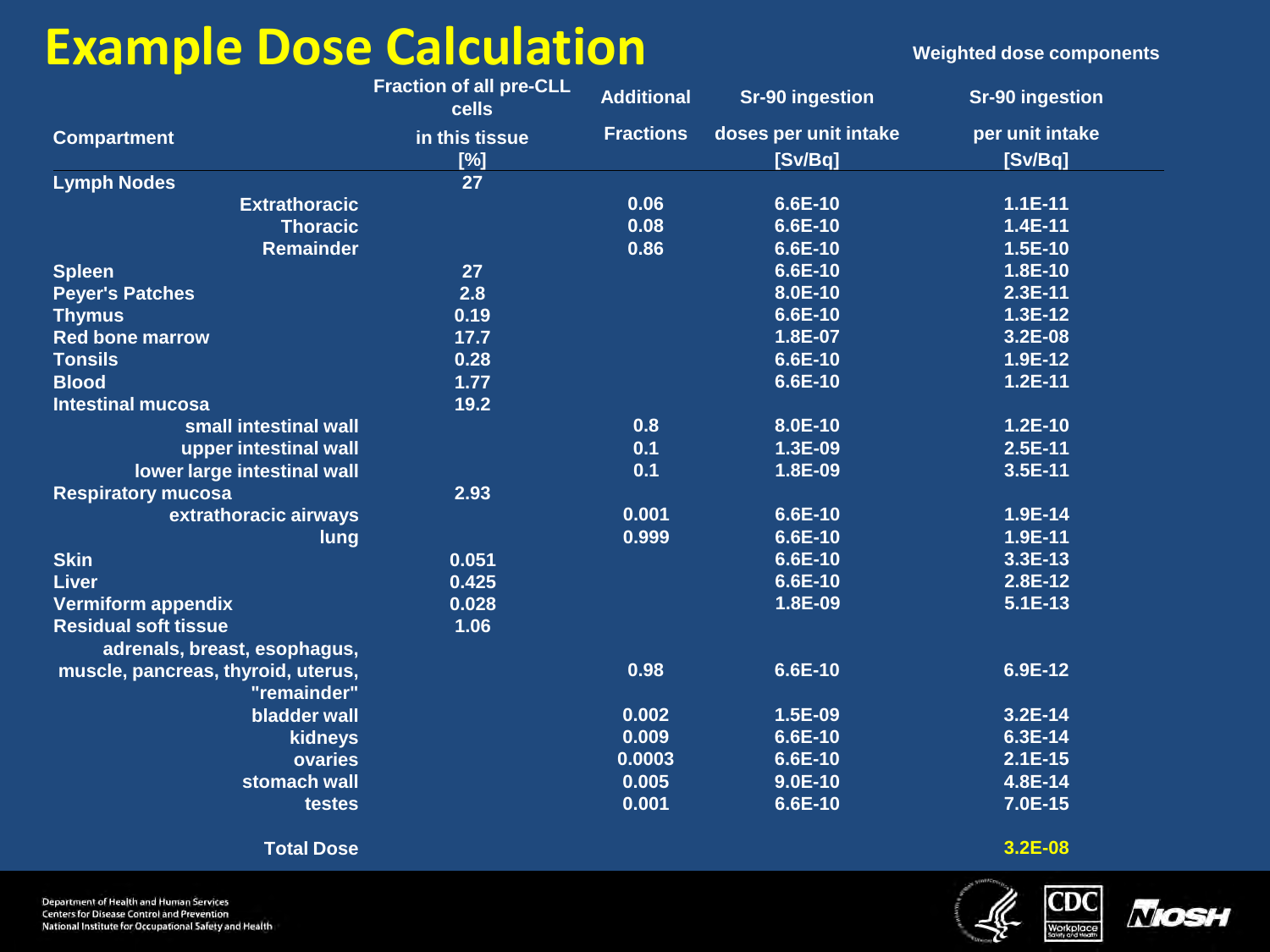#### **Summary**

- **Proposed rule would rescind the designation of CLL as non-radiogenic**
- **New risk model would be added to allow for calculation of PC for CLL**
- **E** Dose reconstruction methodology would **use a probabalistic approach to calculate the weighted average dose to the population of mature lymphocytes in the body**